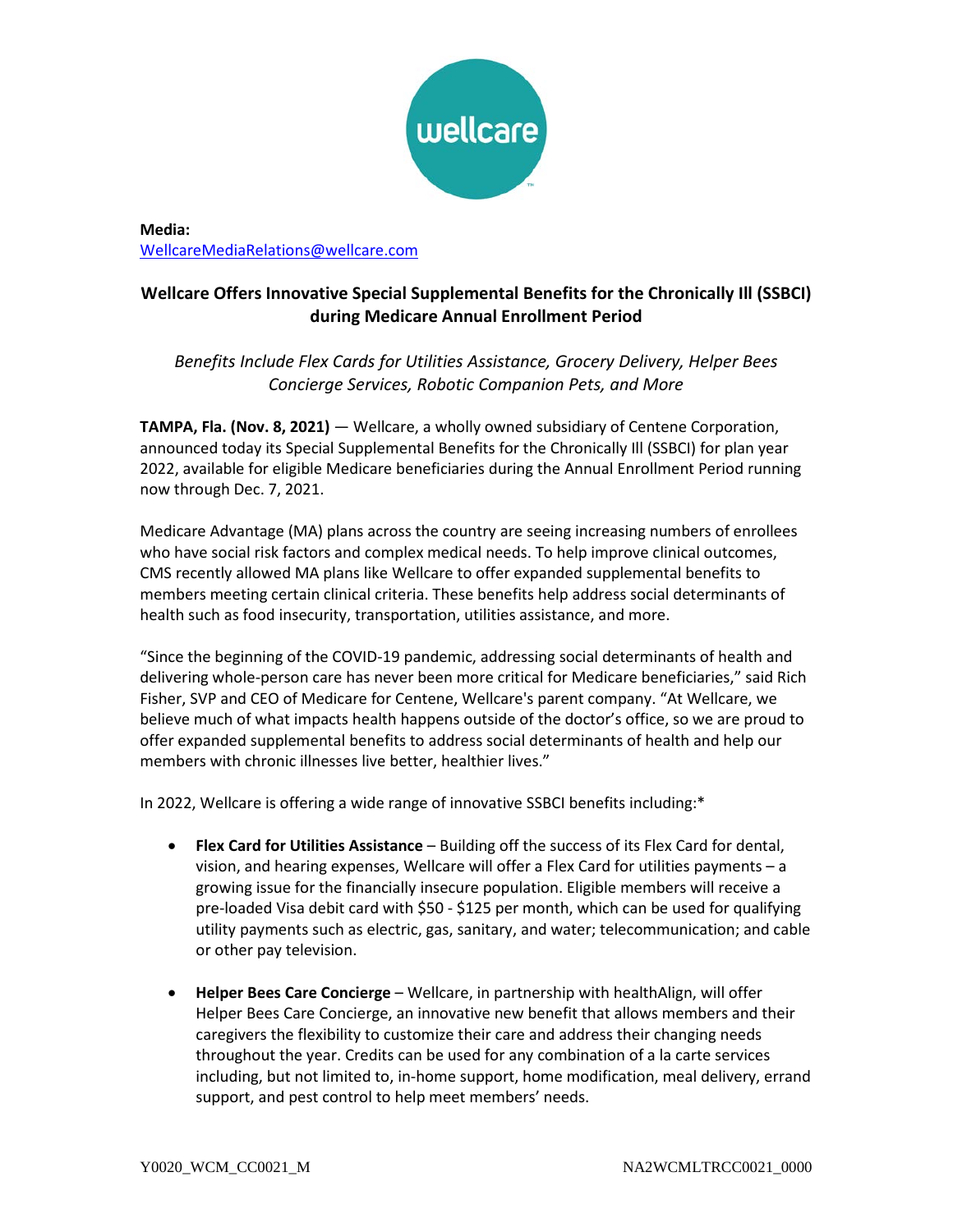

- **Grocery Delivery & Service Animal Support** Wellcare, in partnership with Shipt, is offering a grocery benefit, which allows members to access free, same-day grocery delivery, and service animal support, which includes delivery of supplies for a plan-approved service animal.<sup>[1](#page-1-0)</sup> The benefits cover the annual membership fee (\$99) and offer \$50 – 100 a month for groceries and \$50 a month on plan-approved items for an Americans with Disabilities Act (ADA) service dog.
- **Robotic Companion Pet** Wellcare offers a robotic companion pet, giving the benefits of pet therapies, without the responsibilities or expense of a live animal. The robotic pet, a realistic cat or dog, could reduce symptoms of depression and mitigate cognitive decline through responsive companionship. Eligible members are limited to one pet per year and have the choice of a cat or dog, subject to availability.

Additional benefits include non-medical transportation to places such as churches, gyms, and grocery stores as well as quarterly allowances for use on assistance devices including air conditioners or durable medical equipment (DME) such as grab bars, non-slip mats, or air purifiers, subject to availability.

To learn more about Medicare options with Wellcare, visit [www.wellcarenow.com.](https://urldefense.com/v3/__https:/c212.net/c/link/?t=0&l=en&o=3310934-2&h=837389767&u=http*3A*2F*2Fwww.wellcarenow.com*2F&a=www.wellcarenow.com__;JSUlJQ!!Js732Vmb!8iimmVEYlIj76g5CGoS9a3JJWvSu1Gnh3nENaOlN-mhXSWY-vo5JiYc1XHlYB_XY1_aJ$)

## **About Wellcare**

For more than 20 years, Wellcare has offered a range of Medicare products, including Medicare Advantage and Medicare Prescription Drug Plans (PDP), which offer affordable coverage beyond Original Medicare. Today, the company offers benefits with every Medicare beneficiary in mind, such as dental, hearing and vision services; Flex Cards to assist with co-pays; transportation services; telehealth visits; wellness and fitness programs; in-home support services; and special supplemental benefits for the chronically ill. Wellcare is a wholly owned subsidiary of Centene Corporation, a leading multi-national healthcare enterprise committed to transforming the health of the community, one person at a time. Beginning Jan. 1, 2022, Centene's Medicare brands, including Allwell, Health Net, Fidelis Care, Trillium Advantage, 'Ohana Health Plan, and TexanPlus will transition to the Wellcare brand. For more information about Wellcare, visit [www.wellcare.com](https://urldefense.com/v3/__https:/c212.net/c/link/?t=0&l=en&o=3310934-2&h=229837450&u=http*3A*2F*2Fwww.wellcare.com*2F&a=www.wellcare.com__;JSUlJQ!!Js732Vmb!8iimmVEYlIj76g5CGoS9a3JJWvSu1Gnh3nENaOlN-mhXSWY-vo5JiYc1XHlYB3SIYyZO$) and follow them on [Facebook.](https://urldefense.com/v3/__https:/c212.net/c/link/?t=0&l=en&o=3310934-2&h=1319734675&u=https*3A*2F*2Fwww.facebook.com*2FWellcareMedicare&a=Facebook__;JSUlJQ!!Js732Vmb!8iimmVEYlIj76g5CGoS9a3JJWvSu1Gnh3nENaOlN-mhXSWY-vo5JiYc1XHlYB1flDDFi$)

## **About Centene Corporation**

Centene Corporation, a Fortune 25 company, is a leading multi-national healthcare enterprise that is committed to helping people live healthier lives. The Company takes a local approach – with local brands and local teams – to provide fully integrated, high-quality, and cost-effective services to government-sponsored and commercial healthcare programs, focusing on underinsured and uninsured individuals. Centene offers affordable and high-quality products to nearly 1 in 15 individuals across the nation, including Medicaid and Medicare members (including

<span id="page-1-0"></span><sup>&</sup>lt;sup>1</sup> Free delivery on all orders of \$35 or more.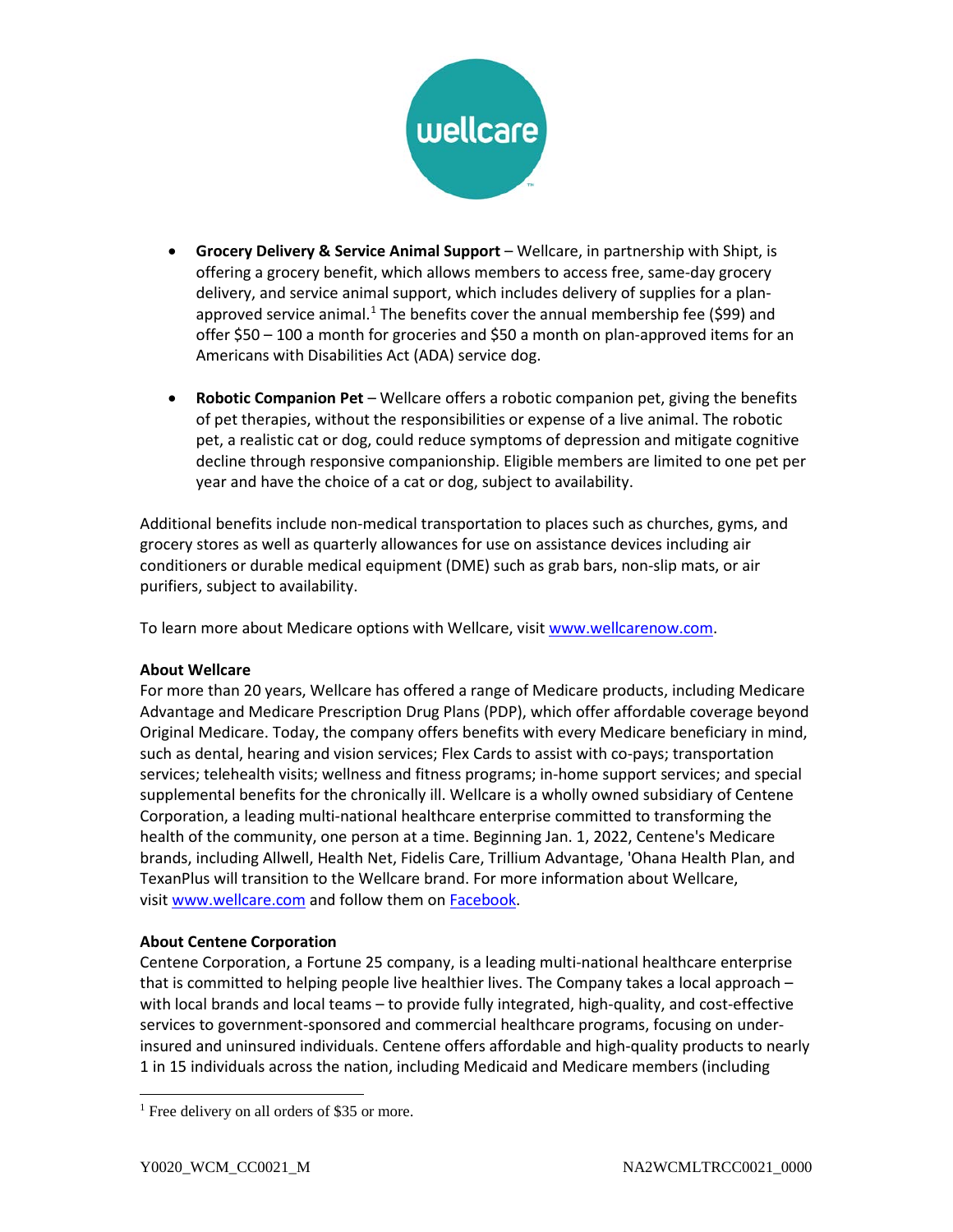

Medicare Prescription Drug Plans) as well as individuals and families served by the Health Insurance Marketplace, the TRICARE program, and individuals in correctional facilities. The Company also serves several international markets, and contracts with other healthcare and commercial organizations to provide a variety of specialty services focused on treating the whole person. Centene focuses on long-term growth and the development of its people, systems and capabilities so that it can better serve its members, providers, local communities, and government partners.

Centene uses its investor relations website to publish important information about the Company, including information that may be deemed material to investors. Financial and other information about Centene is routinely posted and is accessible on Centene's investor relations website, [https://investors.centene.com/.](https://urldefense.com/v3/__https:/c212.net/c/link/?t=0&l=en&o=3310934-2&h=833432498&u=https*3A*2F*2Finvestors.centene.com*2F&a=https*3A*2F*2Finvestors.centene.com*2F__;JSUlJSUlJSU!!Js732Vmb!8iimmVEYlIj76g5CGoS9a3JJWvSu1Gnh3nENaOlN-mhXSWY-vo5JiYc1XHlYB1quP4YB$)

## **Forward-Looking Statements**

All statements, other than statements of current or historical fact, contained in this press release are forward-looking statements. Without limiting the foregoing, forward-looking statements often use words such as "believe," "anticipate," "plan," "expect," "estimate," "intend," "seek," "target," "goal," "may," "will," "would," "could," "should," "can," "continue" and other similar words or expressions (and the negative thereof). Centene (the Company, our, or we) intends such forward-looking statements to be covered by the safe-harbor provisions for forward-looking statements contained in the Private Securities Litigation Reform Act of 1995, and we are including this statement for purposes of complying with these safe-harbor provisions. In particular, these statements include, without limitation, statements about our future operating or financial performance, market opportunity, growth strategy, competition, expected activities in completed and future acquisitions, including statements about the impact of our proposed acquisition of Magellan Health (the Magellan Acquisition), our completed acquisition of WellCare Health Plans, Inc. (WellCare and such acquisition, the WellCare Acquisition), other recent and future acquisitions, investments, and the adequacy of our available cash resources. These forward-looking statements reflect our current views with respect to future events and are based on numerous assumptions and assessments made by us in light of our experience and perception of historical trends, current conditions, business strategies, operating environments, future developments and other factors we believe appropriate. By their nature, forward-looking statements involve known and unknown risks and uncertainties and are subject to change because they relate to events and depend on circumstances that will occur in the future, including economic, regulatory, competitive and other factors that may cause our or our industry's actual results, levels of activity, performance or achievements to be materially different from any future results, levels of activity, performance or achievements expressed or implied by these forward-looking statements. These statements are not guarantees of future performance and are subject to risks, uncertainties and assumptions. All forward-looking statements included in this press release are based on information available to us on the date hereof. Except as may be otherwise required by law, we undertake no obligation to update or revise the forward-looking statements included in this press release, whether as a result of new information, future events or otherwise, after the date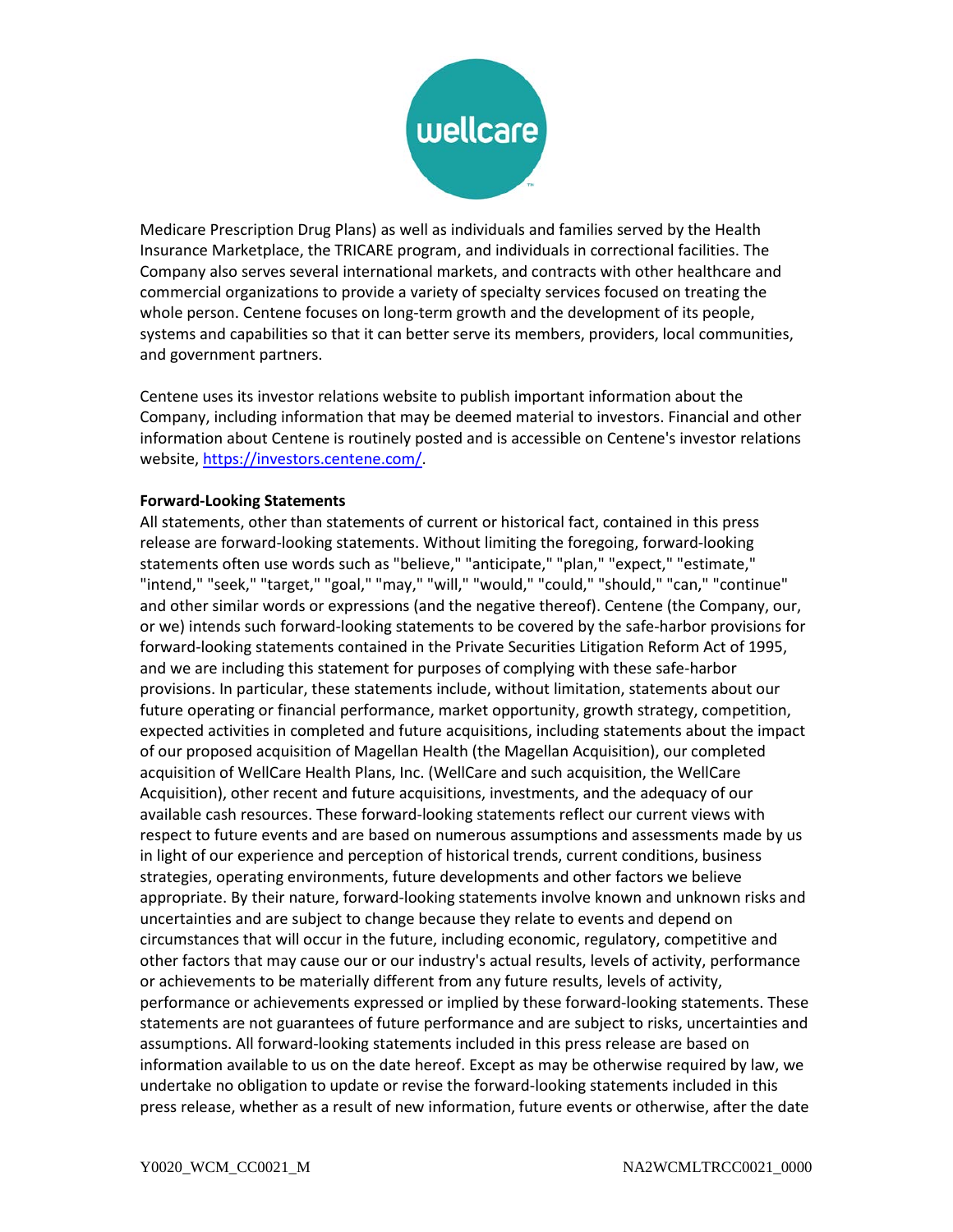

hereof. You should not place undue reliance on any forward-looking statements, as actual results may differ materially from projections, estimates, or other forward-looking statements due to a variety of important factors, variables and events including, but not limited to: the impact of COVID-19 on global markets, economic conditions, the healthcare industry and our results of operations and the response by governments and other third parties; our ability to accurately predict and effectively manage health benefits and other operating expenses and reserves, including fluctuations in medical utilization rates due to the impact of COVID-19; the risk that regulatory or other approvals required for the Magellan Acquisition may be delayed or not obtained or are subject to unanticipated conditions that could require the exertion of management's time and our resources or otherwise have an adverse effect on us; the possibility that certain conditions to the consummation of the Magellan Acquisition will not be satisfied or completed on a timely basis and accordingly, the Magellan Acquisition may not be consummated on a timely basis or at all; uncertainty as to the expected financial performance of the combined company following completion of the Magellan Acquisition; the possibility that the expected synergies and value creation from the Magellan Acquisition or the WellCare Acquisition (or other acquired businesses) will not be realized, or will not be realized within the respective expected time periods; the risk that unexpected costs will be incurred in connection with the completion and/or integration of the Magellan Acquisition or that the integration of Magellan Health will be more difficult or time consuming than expected, or similar risks from other acquisitions we may announce or complete from time to time; the risk that potential litigation in connection with the Magellan Acquisition may affect the timing or occurrence of the Magellan Acquisition or result in significant costs of defense, indemnification and liability; disruption from the announcement, pendency, completion and/or integration of the Magellan Acquisition or from the integration of the WellCare Acquisition, or similar risks from other acquisitions we may announce or complete from time to time, including potential adverse reactions or changes to business relationships with customers, employees, suppliers or regulators, making it more difficult to maintain business and operational relationships; a downgrade of the credit rating of our indebtedness; the inability to retain key personnel; competition; membership and revenue declines or unexpected trends; changes in healthcare practices, new technologies and advances in medicine; increased healthcare costs; changes in economic, political or market conditions; changes in federal or state laws or regulations, including changes with respect to income tax reform or government healthcare programs as well as changes with respect to the Patient Protection and Affordable Care Act and the Health Care and Education Affordability Reconciliation Act (collectively referred to as the ACA) and any regulations enacted thereunder that may result from changing political conditions, the new administration or judicial actions; rate cuts or other payment reductions or delays by governmental payors and other risks and uncertainties affecting our government businesses; our ability to adequately price products; tax matters; disasters or major epidemics; changes in expected contract start dates; provider, state, federal, foreign and other contract changes and timing of regulatory approval of contracts; the expiration, suspension, or termination of our contracts with federal or state governments (including, but not limited to, Medicaid, Medicare, TRICARE or other customers); the difficulty of predicting the timing or outcome of legal or regulatory proceedings or matters, including, but not limited to, our ability to resolve claims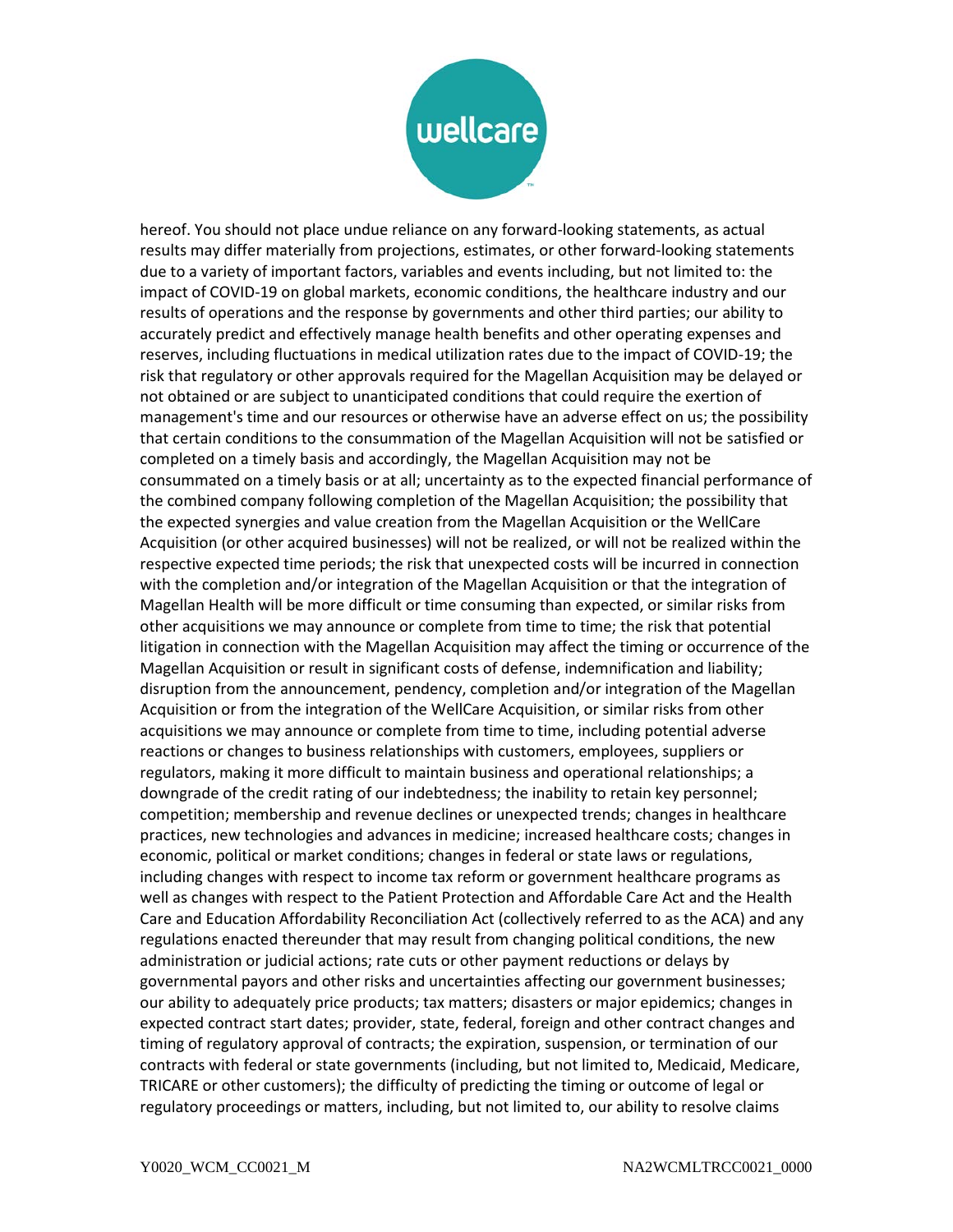

and/or allegations made by states with regard to past practices, including at Envolve Pharmacy Solutions, Inc. (Envolve), as our pharmacy benefits manager (PBM) subsidiary, within the reserve estimate we have recorded and on other acceptable terms, or at all, or whether additional claims, reviews or investigations relating to our PBM business will be brought by states, the federal government or shareholder litigants, or government investigations; timing and extent of benefits from strategic value creation initiatives; challenges to our contract awards; cyberattacks or other privacy or data security incidents; the exertion of management's time and our resources, and other expenses incurred and business changes required in connection with complying with the undertakings in connection with any regulatory, governmental or third party consents or approvals for acquisitions, including the Magellan Acquisition; changes in expected closing dates, estimated purchase price and accretion for acquisitions; the risk that acquired businesses will not be integrated successfully; restrictions and limitations in connection with our indebtedness; our ability to maintain or achieve improvement in the Centers for Medicare and Medicaid Services (CMS) Star ratings and maintain or achieve improvement in other quality scores in each case that can impact revenue and future growth; availability of debt and equity financing, on terms that are favorable to us; inflation; foreign currency fluctuations and risks and uncertainties discussed in the reports that Centene has filed with the Securities and Exchange Commission. This list of important factors is not intended to be exhaustive. We discuss certain of these matters more fully, as well as certain other factors that may affect our business operations, financial condition and results of operations, in our filings with the Securities and Exchange Commission (SEC), including our annual report on Form 10-K, quarterly reports on Form 10-Q and current reports on Form 8-K. Due to these important factors and risks, we cannot give assurances with respect to our future performance, including without limitation our ability to maintain adequate premium levels or our ability to control our future medical and selling, general and administrative costs.

\*The benefits mentioned are a part of special supplemental benefits. Not all members will qualify.

Wellcare is the Medicare brand for Centene Corporation, an HMO, PPO, PFFS, PDP plan with a Medicare contract and is an approved Part D Sponsor. Our D-SNP plans have a contract with the state Medicaid program. Enrollment in our plans depends on contract renewal.

'Ohana Health Plan, a plan offered by WellCare Health Insurance of Arizona, Inc.

For Arizona D-SNP plans: Contract services are funded in part under contract with the State of Arizona.

For New Mexico D-SNP plans: Such services are funded in part with the state of New Mexico.

For Louisiana D-SNP members: As a WellCare HMO D-SNP member, you have coverage from both Medicare and Medicaid. You receive your Medicare health care and prescription drug coverage through WellCare and are also eligible to receive additional health care services and